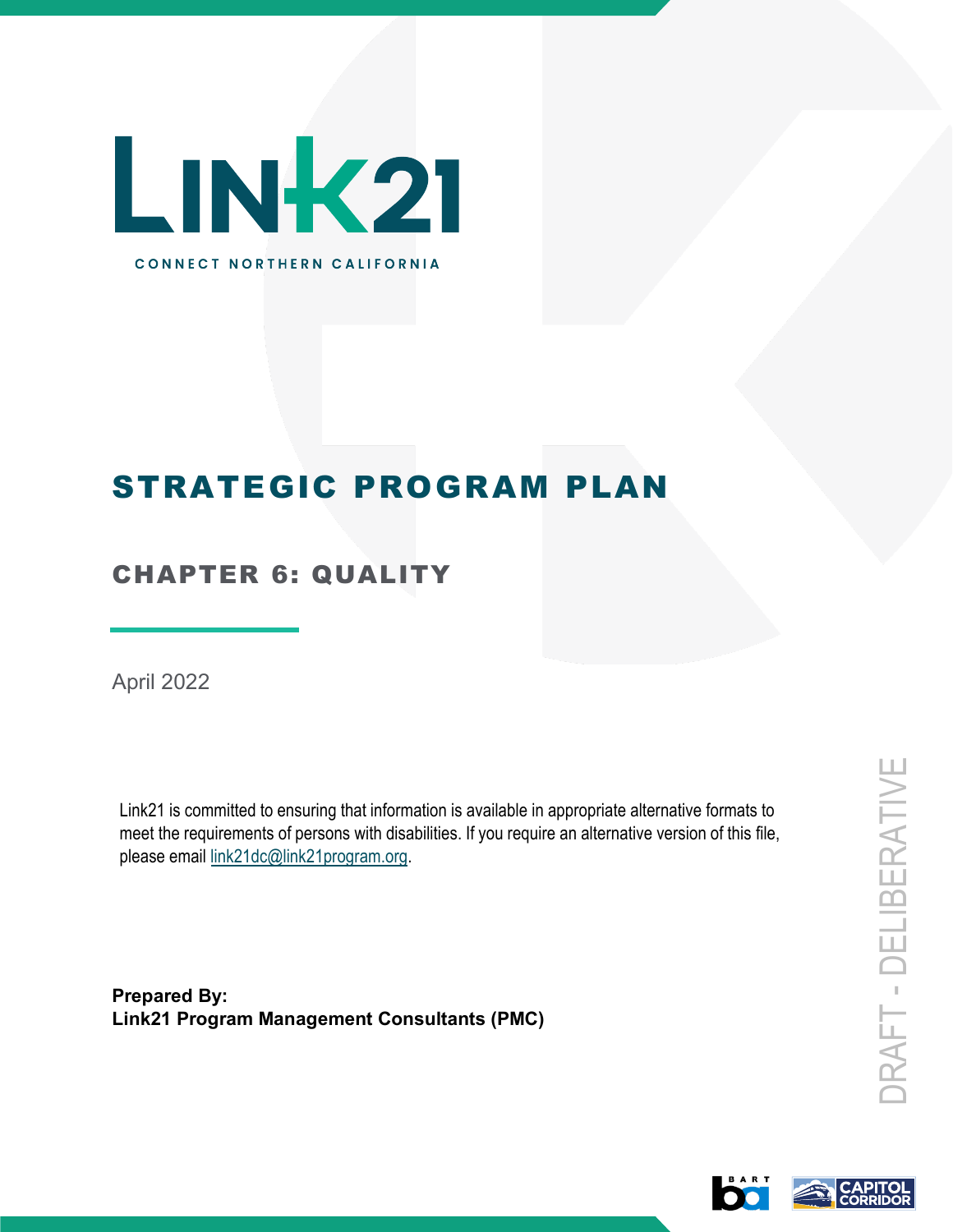

# **INTENTIONALLY LEFT BLANK**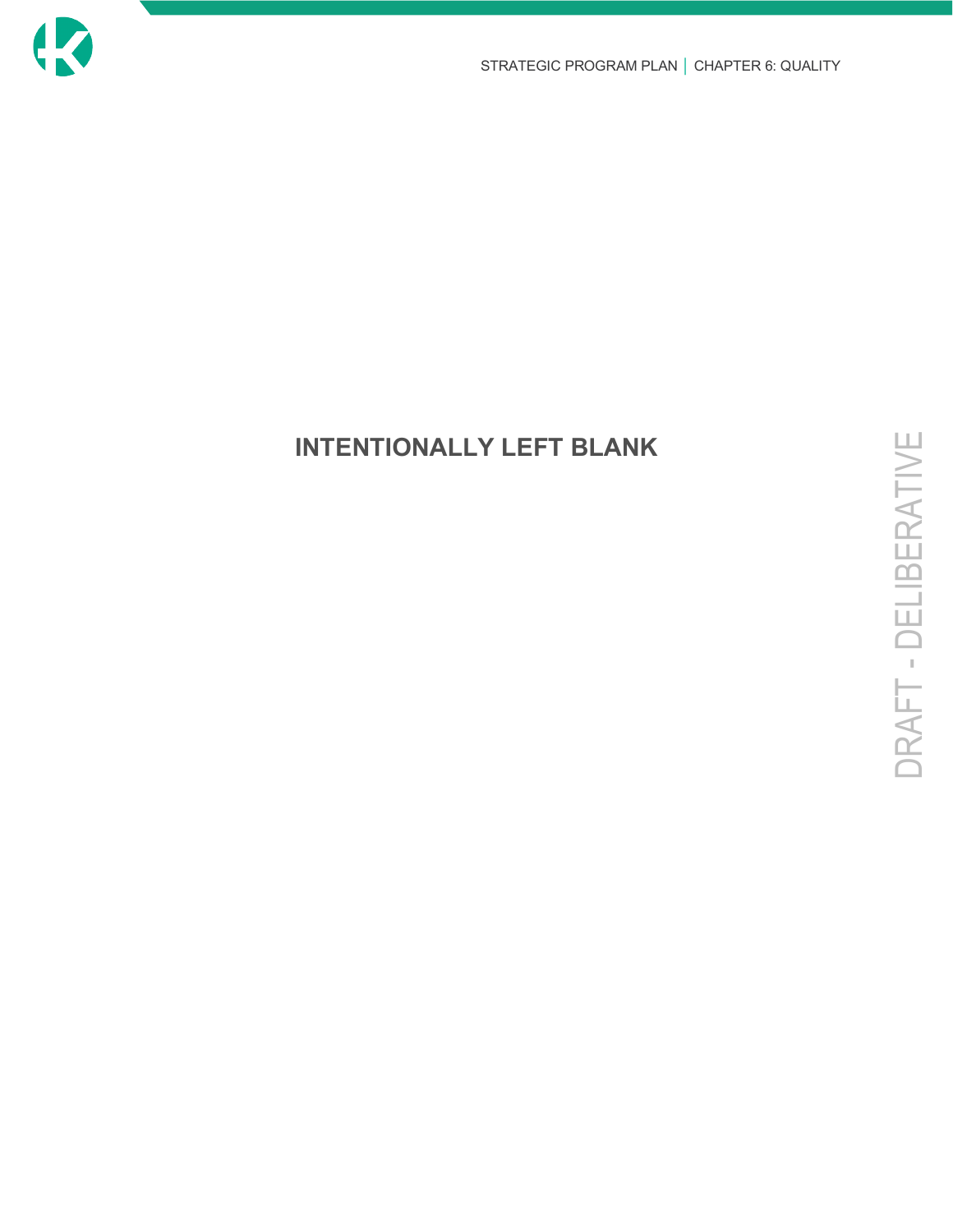

### ISSUE AND REVISION RECORD

|                 |             | <b>PREPARER(S)</b>                      | <b>APPROVER</b>                      | <b>DESCRIPTION/NOTES</b>                              |  |
|-----------------|-------------|-----------------------------------------|--------------------------------------|-------------------------------------------------------|--|
| <b>REVISION</b> | <b>DATE</b> | <b>BART/CCJPA</b><br><b>REVIEWER(S)</b> | <b>BART/CCJPA</b><br><b>APPROVER</b> |                                                       |  |
|                 | 10/18/2019  | Kieran Kelly-<br>Sneed, HNTB            | Gay Knipper,<br><b>HNTB</b>          | <b>WPA.01 Initial DRAFT</b><br>submittal              |  |
| 1.A             | 10/29/2019  | Sadie Graham,<br><b>BART</b>            | Sadie Graham,<br><b>BART</b>         | <b>WPA.01 Initial DRAFT</b><br>submittal review       |  |
| 1.B             | 02/06/2020  | Kieran Kelly-<br>Sneed, HNTB            | Gay Knipper,<br><b>HNTB</b>          | WPA.01 DRAFT<br>submittal                             |  |
|                 | 02/10/2020  | Sadie Graham,<br><b>BART</b>            | Sadie Graham,<br><b>BART</b>         | WPA.01 DRAFT<br>submittal review                      |  |
|                 | 07/30/2020  | Kieran Kelly-<br>Sneed, HNTB            | Gay Knipper,<br><b>HNTB</b>          | WPA.02 V1 DRAFT<br>submittal                          |  |
| 2.A             | 08/06/2020  | Sadie Graham,<br><b>BART</b>            | Sadie Graham,<br><b>BART</b>         | WPA.02 V1 DRAFT<br>submittal review                   |  |
| 2.B             | 10/30/2020  | Kieran Kelly-<br>Sneed, HNTB            | Gay Knipper,<br><b>HNTB</b>          | WPA.02 V1 DRAFT<br><b>FINAL submittal</b>             |  |
|                 |             |                                         |                                      | No review requirement                                 |  |
|                 | 04/19/2021  | Kieran Kelly-<br>Sneed, HNTB            | Steve Lavelle,<br>Intueor            | WPA.03 V2 Working<br><b>DRAFT</b> submittal           |  |
| 3.A             | 05/13/2021  | Sadie Graham,<br><b>BART</b>            | Sadie Graham,<br><b>BART</b>         | WPA.03 V2 Working<br><b>DRAFT</b> submittal<br>review |  |
| 3.B             | 06/04/2021  | Kieran Kelly-<br>Sneed, HNTB            | Steve Lavelle,<br>Intueor            | WPA.03 V2 DRAFT<br>submittal                          |  |
|                 | 08/13/2021  | Sadie Graham,<br><b>BART</b>            | Sadie Graham,<br><b>BART</b>         | WPA.03 V2 DRAFT<br>submittal review                   |  |
| 3.C             | 11/23/2021  | Kieran Kelly-<br>Sneed, HNTB            | Steve Lavelle,<br><b>Intueor</b>     | WPA.03 V2 DRAFT<br><b>FINAL submittal</b>             |  |
|                 |             |                                         |                                      | No review requirement                                 |  |
| 4               | 04/07/2022  | Kieran Kelly-<br>Sneed, HNTB            | Steve Lavelle,<br>Intueor            | WPA.04 DRAFT<br>submittal                             |  |
|                 |             |                                         |                                      |                                                       |  |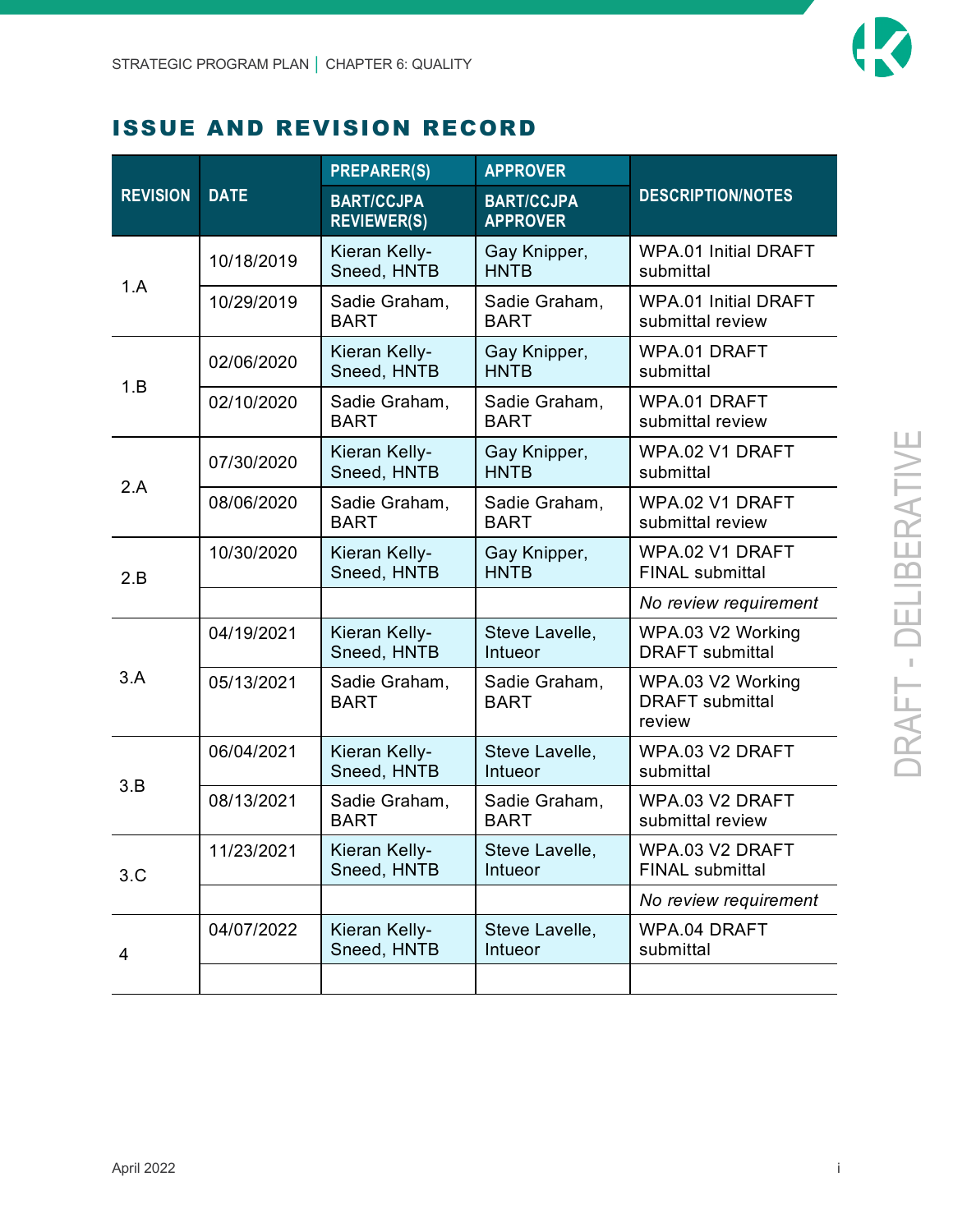

### SHAREPOINT PATH

Records Center/PRGM Record Center/WPA.04/SPP/ 1-PRGM-PH0-SPP\_CH06\_Quality-DRAFT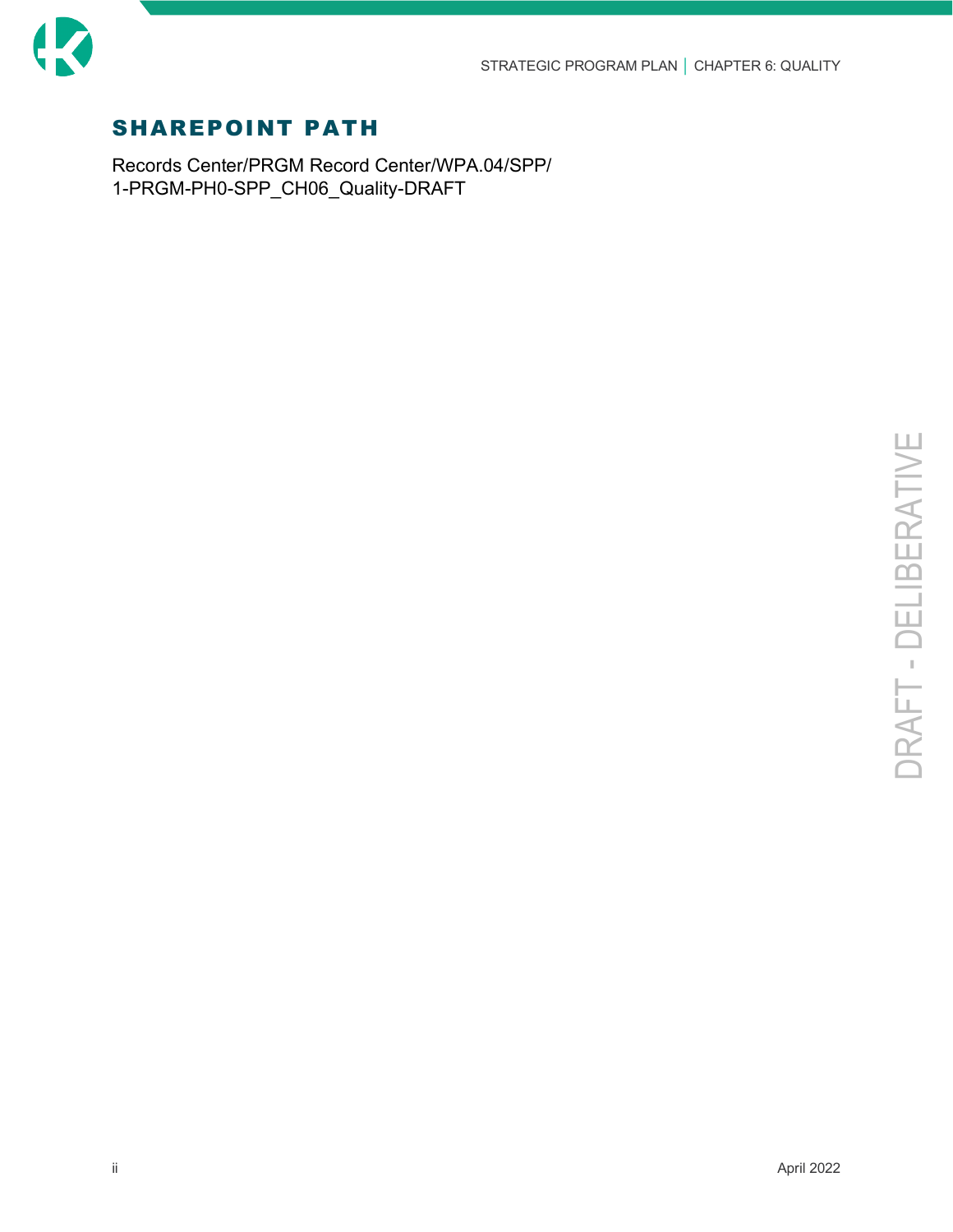

# TABLE OF CONTENTS

# FIGURES

|--|--|--|--|

# TABLES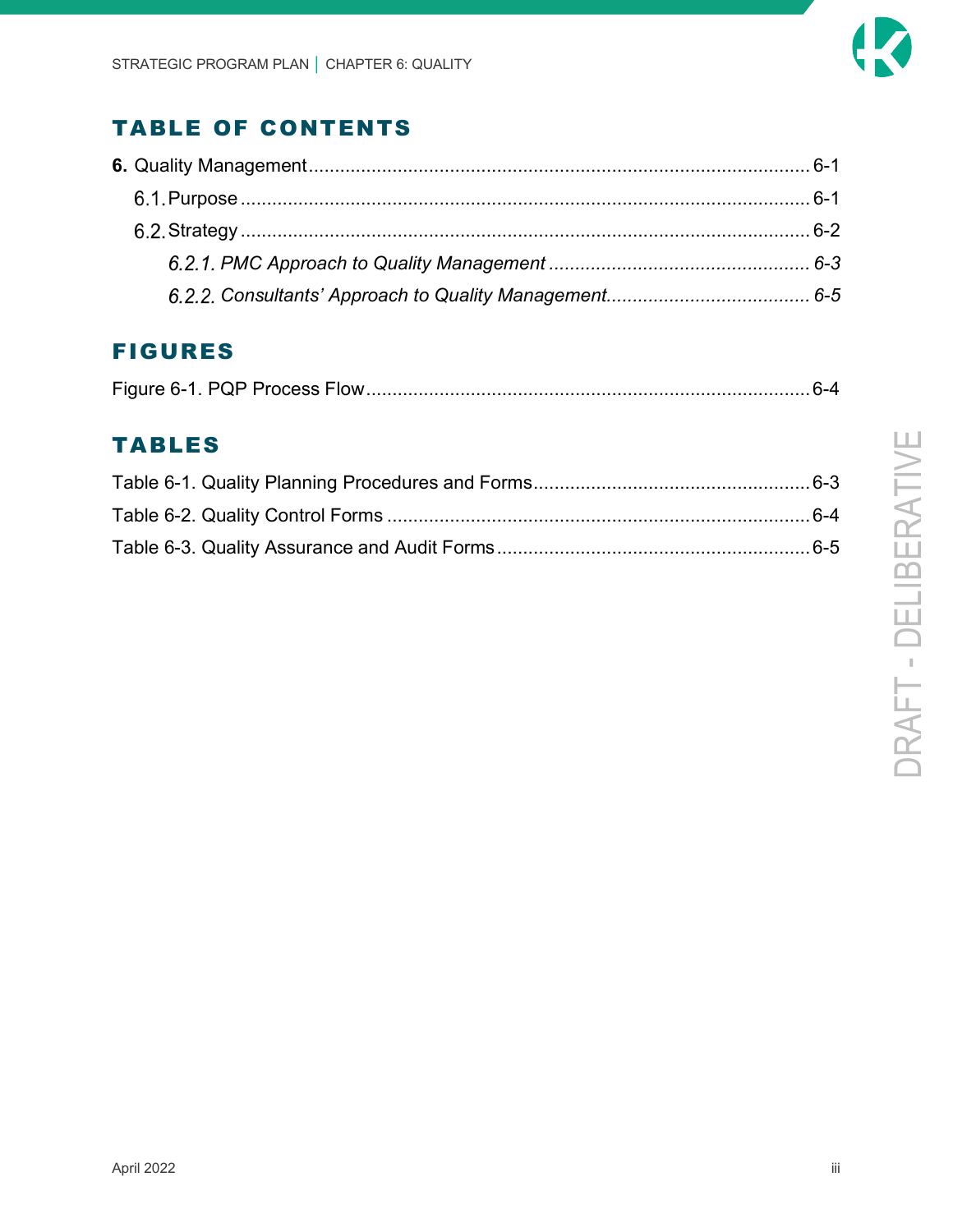

# **INTENTIONALLY LEFT BLANK**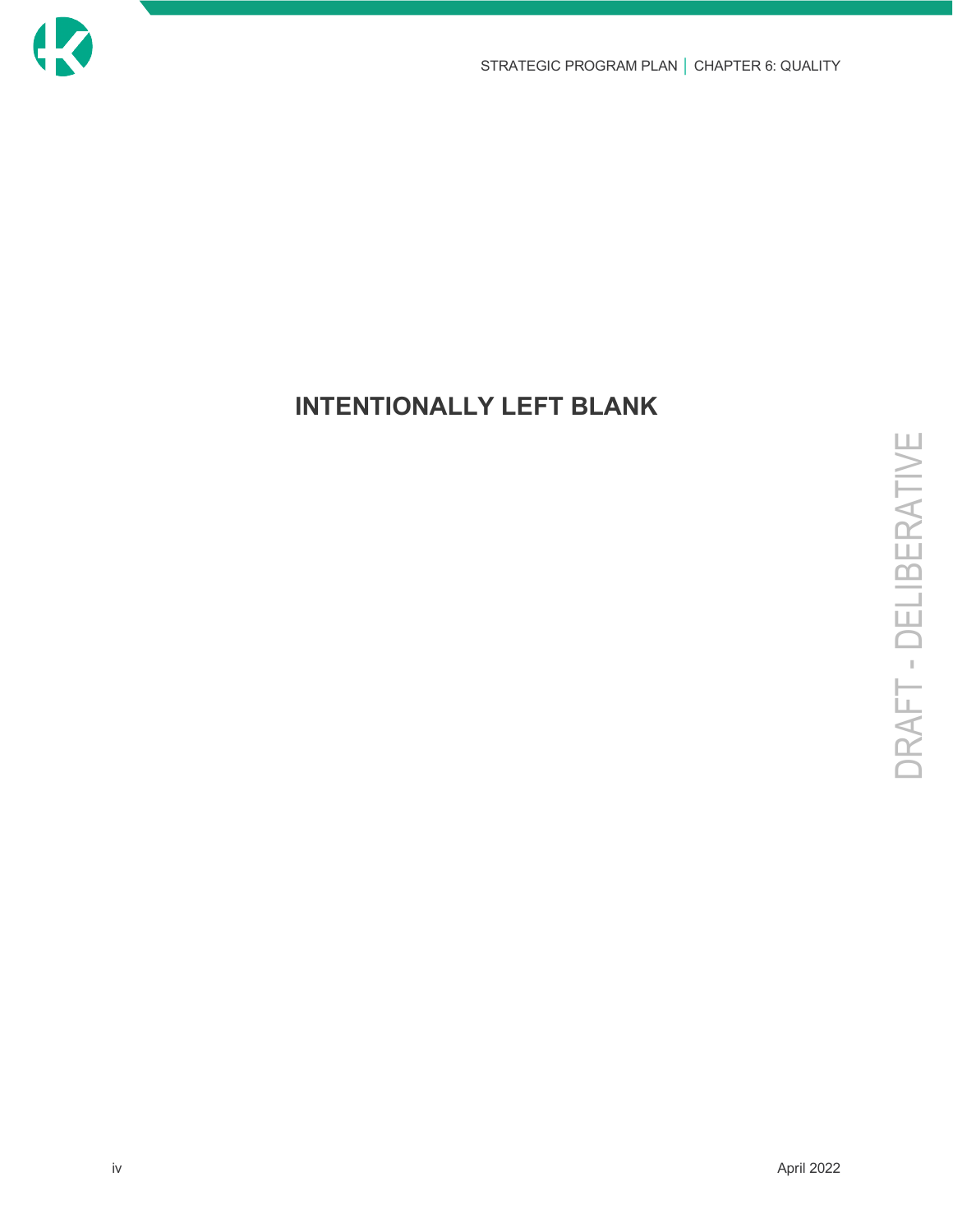

### ACRONYMS AND ABBREVIATIONS

| <b>ACRONYM/ABBREVIATION</b>               | <b>DEFINITION</b>                          |  |  |
|-------------------------------------------|--------------------------------------------|--|--|
| <b>BART</b>                               | San Francisco Bay Area Rapid Transit       |  |  |
| <b>CCJPA</b>                              | <b>Capitol Corridor Joint Powers Board</b> |  |  |
| <b>CDQM</b>                               | <b>Client Deliverable Quality Matrix</b>   |  |  |
| <b>FTA</b>                                | <b>Federal Transit Administration</b>      |  |  |
| <b>ISO</b>                                | International Standards Organization       |  |  |
| <b>PMC</b>                                | <b>Program Management Consultants</b>      |  |  |
| <b>PMT</b>                                | Program Management Team                    |  |  |
| <b>PQM</b>                                | <b>Program Quality Manager</b>             |  |  |
| <b>PQP</b><br><b>Program Quality Plan</b> |                                            |  |  |
| QA                                        | <b>Quality Assurance</b>                   |  |  |
| QC                                        | <b>Quality Control</b>                     |  |  |
| <b>QMP</b>                                | <b>Quality Management Plan</b>             |  |  |
| QMS                                       | <b>Quality Management System</b>           |  |  |
| <b>SPP</b>                                | Strategic Program Plan                     |  |  |

### LINK21 PROGRAM TEAM NAMES

| <b>TEAM NAME</b>   | <b>TEAM MEMBERS</b>                                             |
|--------------------|-----------------------------------------------------------------|
| <b>PMC</b>         | The HNTB Team                                                   |
| <b>PMT</b>         | BART/CCJPA + PMC                                                |
| <b>Consultants</b> | Consultants supporting program identification/project selection |
| Link21 Team        | <b>PMT + Consultants</b>                                        |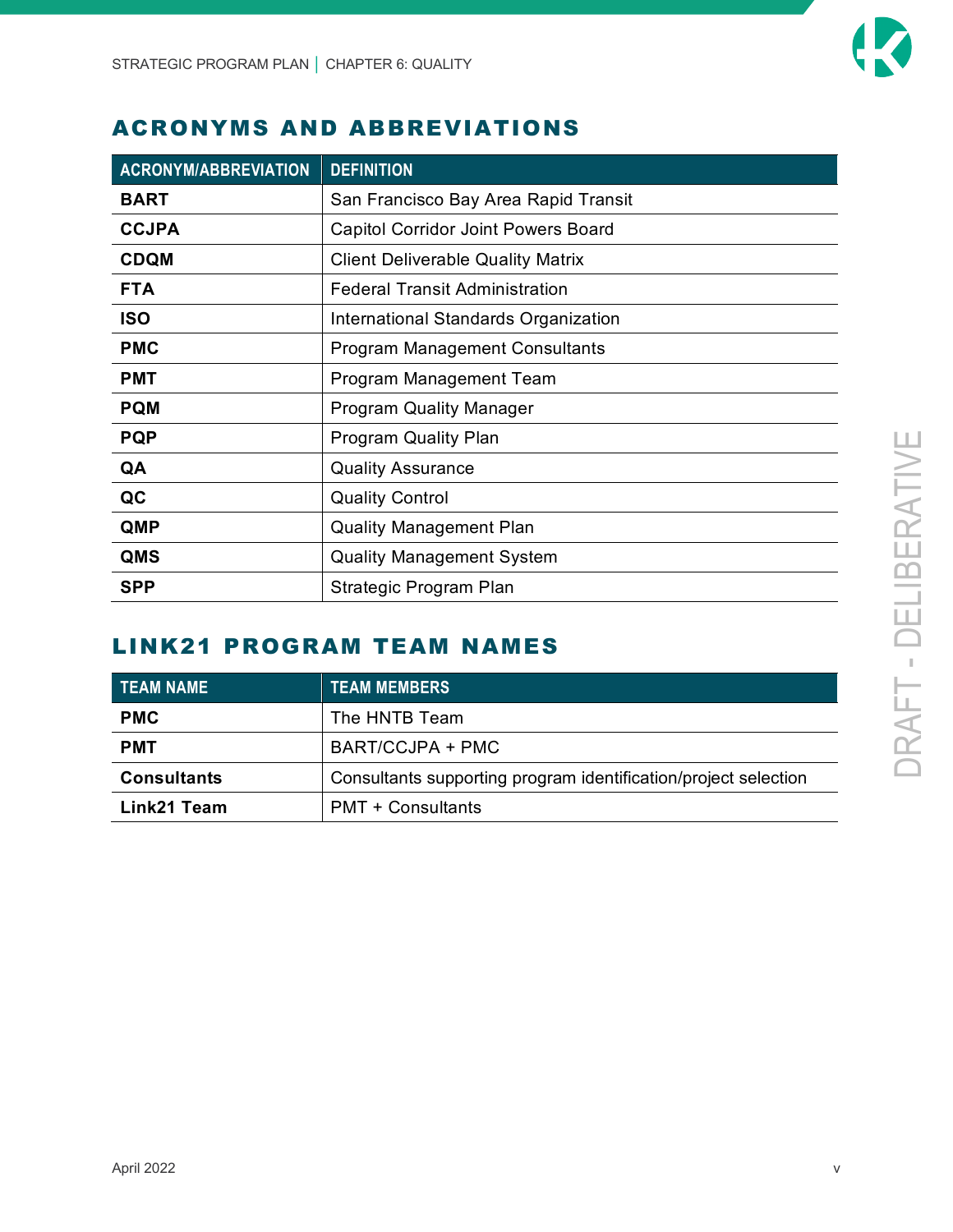

# **INTENTIONALLY LEFT BLANK**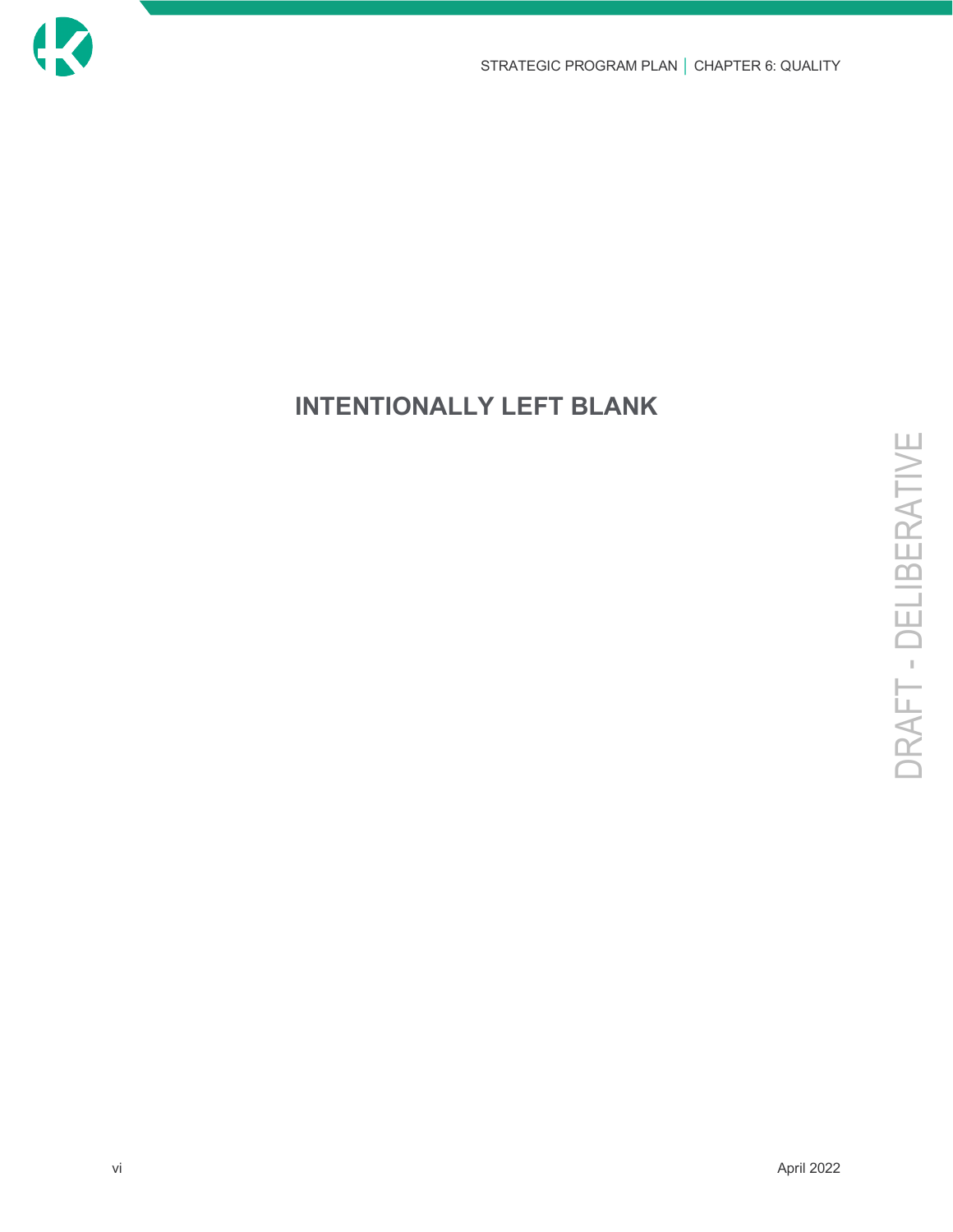# <span id="page-8-0"></span>6. QUALITY MANAGEMENT

### <span id="page-8-1"></span>6.1. Purpose

The Program Management Consultants (PMC) have adopted a process-based, systematic approach to quality management to meet the requirements of the Link21 Program (Link21). According to the International Standards Organization (ISO), a Quality Management System (QMS) is a set of interrelated or interacting elements that organizations use to direct and control how quality policies are implemented and quality objectives are achieved. A process-based QMS uses an approach to manage and control the implementation of quality policies and the achievement of quality objectives.

The process-based model is highly advantageous for a program of this magnitude and complexity. In an environment of rapid concurrent and sequential activities, it is important for the San Francisco Bay Area Rapid Transit (BART)/Capitol Corridor Joint Powers Authority (CCJPA), PMC, and Consultants supporting program identification/ project selection (Consultants) — collectively known as the Link21 Team — to collaboratively maintain quality program-wide.

The Link21 QMS includes a quality plan that guides the PMC's work and separate quality plans for each of the Consultants that govern their work, all of which share common features described in the Federal Transit Administration (FTA) *Quality Management System Guidelines* (October 2019). The *Strategic Program Plan* (SPP) and collective management plans may also be considered part of the Link21 QMS, as they describe additional actions and policies implemented by management to assure the needs of Link21 are met.

The PMC will reinforce the development and implementation of a comprehensive QMS program that must be adopted by all members of the Link21 Team. A successful QMS program will support the management and delivery of Link21. It will be guided by the following objectives:

- **Provide a thorough understanding of program requirements.**
- □ Select and assign the right resources to meet Link21's unique needs.
- □ Fulfill program requirements.
- □ Identify and mitigate conditions that may adversely impact the program or project performance.
- **Implement corrective action to address nonconforming conditions and** prevent recurrence.
- □ Maintain quality records that provide objective evidence of QMS program execution.

There are critical components necessary to implement a successful QMS, many of which the SPP addresses. The PMC's approach to quality management relies upon the policies, procedures, workflows, and systems presented in the SPP. The QMS program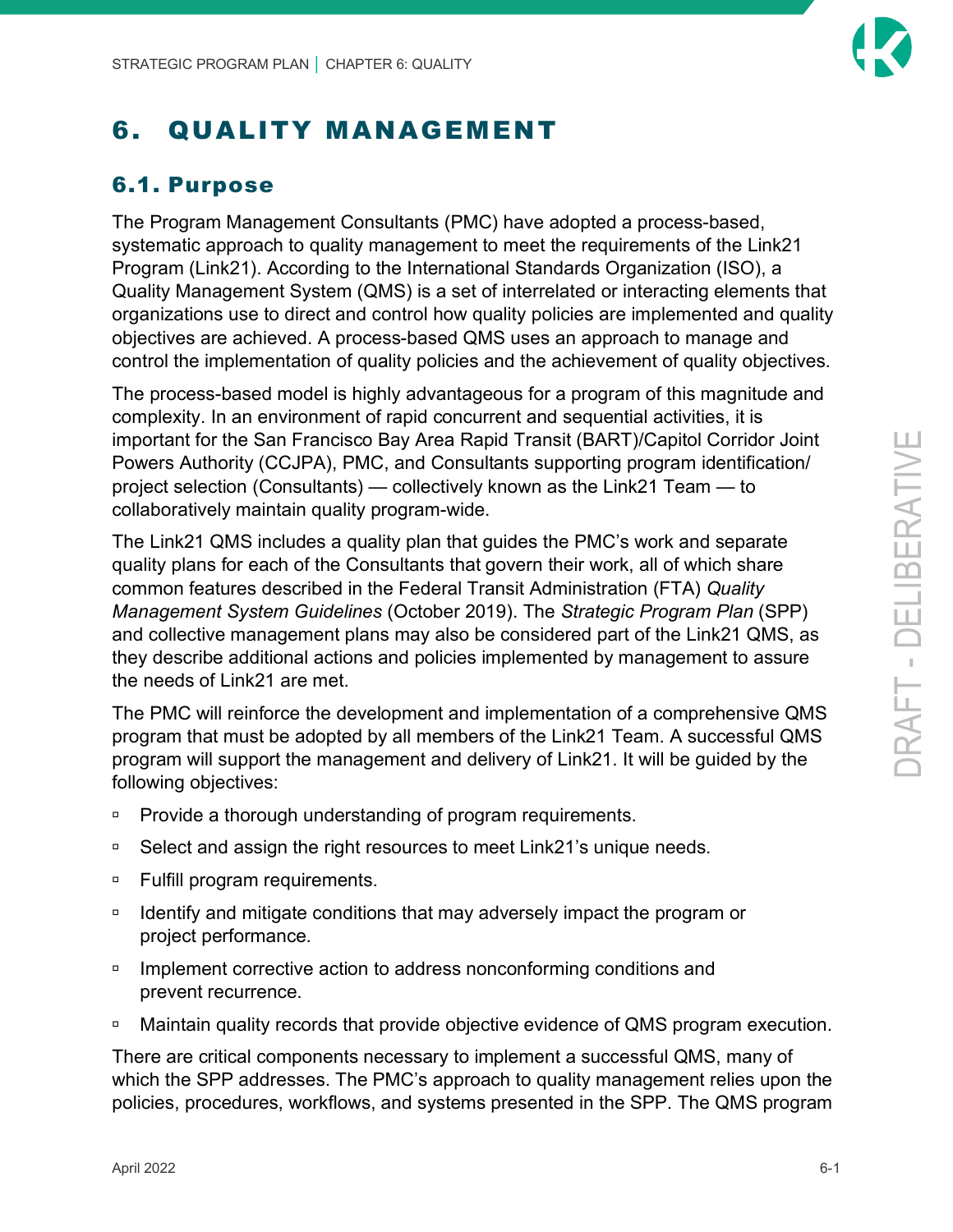

incorporates many of the SPP chapters with a broad focus on integrating people, processes, and tools. Such an approach will enable a QMS that is effective and measurable.

- **People:** A critical component of the QMS is the documentation and publication of clear and concise goals and objectives, and the identification of individual roles and responsibilities assigned to accomplish them. Chapter 2: Business Case includes goals, objectives, and performance metrics. Chapter 3: Organization, Communication, and Governance details the team structure, roles and responsibilities, and governance model.
- **Process:** Another critical component of the QMS is the development, implementation, and monitoring/auditing of detailed, documented workflows, processes, and procedures. Chapter 4: Stage Gate Process discusses key policies, processes, and workflows that would be utilized to manage the project scope(s)/context, risk, technical elements, schedules, estimates/cost, and finance. Chapter 9: Program Integration describes the strategy and approach to ensure effective collaboration between the service category delivery managers by proper identification, management, and documentation of interfaces.
- **Tools:** The Link21 SharePoint Collaboration Site (SharePoint) facilitates a vital role in quality management collaboration, enforcement, and execution. The site is planned to automate and directly support rigorous adherence to established workflows and procedures for the Link21 Team. Further, the site provides effective document management, version control, and traceability of business actions. This reduces errors and assists in quality audits and ongoing improvement efforts. Additionally, the site recognizes established roles and responsibilities, includes clear permissions and authorities, and enhances communication between the Program Management Team (PMT).<sup>[1](#page-9-1)</sup> Chapter 5: Program Controls presents the details of the site as it is developed.

# <span id="page-9-0"></span>6.2. Strategy

The PMC's strategy is to provide consistent quality throughout the planning and delivery of Link21. The QMS framework not only delineates interrelationships and responsibilities of process owners across various delivery phases from an accountability perspective, but it also allows the process owners to operate and fit within the rules and boundaries of the QMS; thereby, enabling necessary and consistent quality control. The current draft of the SPP describes the portion of QMS applicable to the PMC's deliverables in detail and summarizes expectations for the portion applicable to the Consultants. This chapter will evolve over time to reflect updates to the QMS.

<span id="page-9-1"></span><sup>1</sup> BART/CCJPA and PMC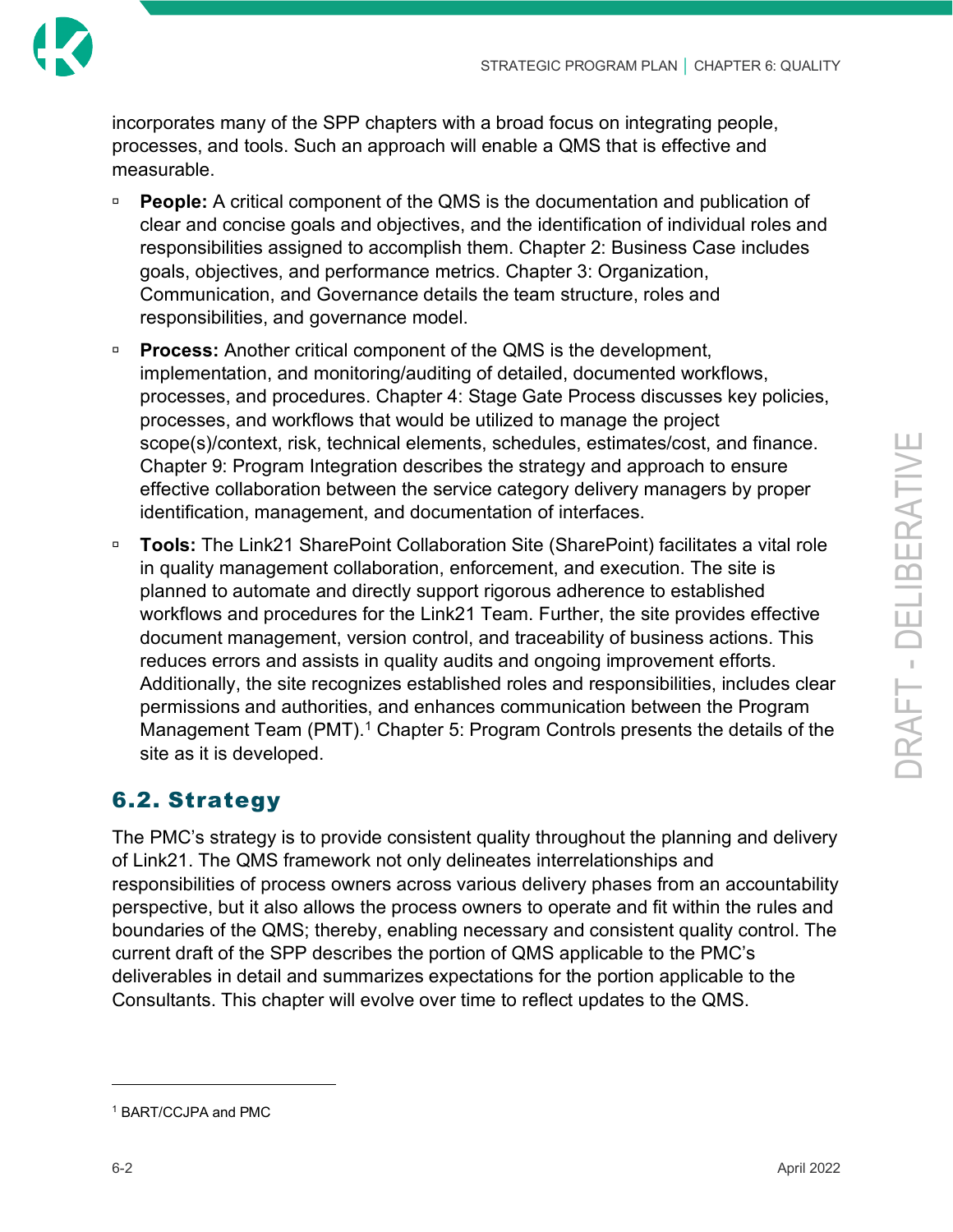

### <span id="page-10-0"></span>6.2.1. PMC Approach to Quality Management

The PMC developed and maintains a process-based *Program Quality Plan* (PQP) that applies to quality management of PMC services and deliverables through the program development and implementation cycles. The PQP defines the quality policy, responsibilities, objectives, processes, procedures, and required activities for the PMC. PMC team members are expected to adopt and follow the PQP, unless otherwise indicated by their contract. The program quality manager (PQM) oversees implementation of the PQP.

The PQP-defined quality management approach is characterized by the activities of quality planning, quality control (QC), and quality assurance (QA). Quality planning is a deliberate approach to identify the procedures, activities, and resources to be applied. By performing the identified QC activities, the PMC verifies that the program deliverables meet applicable requirements. The PQM and deliverable managers perform QA to confirm that the required QC activities were performed and that they were effective.

The PQP prescribes required quality records, which provide objective evidence of the reviews and are stored within the SharePoint Site as described by the Document Control Plan. These records may be made available to BART/CCJPA upon request.

### **QUALITY PLANNING ACTIVITIES**

The PMC uses the Client Deliverable Quality Matrix (CDQM) as the primary tool, as prescribed by the PQP, to capture the review requirements, reviewers, review start, and end dates for all PMC deliverables. The PMC will use and update this matrix as a living document as new deliverables are identified and as requirements or schedules change. **[Table 6-1](#page-10-1)** identifies the PQP's procedures and forms related to quality planning. Procedures are prefixed with QP and forms are prefixed with QF.

| <b>PROCEDURE</b><br><b>NUMBER</b> | <b>PROCEDURE NAME</b>                   | <b>FORM NUMBER</b>           | <b>FORM NAME</b>                                     |
|-----------------------------------|-----------------------------------------|------------------------------|------------------------------------------------------|
| QP-PM-FTA 01                      | <b>Quality Planning</b>                 | QF-PM-FTA 02<br>QF-PM-FTA 07 | <b>Client Deliverable</b><br><b>Quality Matrix</b>   |
|                                   |                                         |                              | <b>Provider Quality Plan</b><br><b>Approval Form</b> |
| QP-PM-FTA 02                      | <b>Program Quality Plan</b><br>Training | QF-PM-FTA 03                 | Attendance Roster                                    |
| QP-PM-FTA 03                      | <b>Control of Quality Records</b>       | N/A                          | N/A                                                  |
| QP-PM-FTA 04                      | Deliverable Requirements                | QF-PM-FTA 06                 | Deliverable Definition<br>Form                       |

#### <span id="page-10-1"></span>**Table 6-1. Quality Planning Procedures and Forms**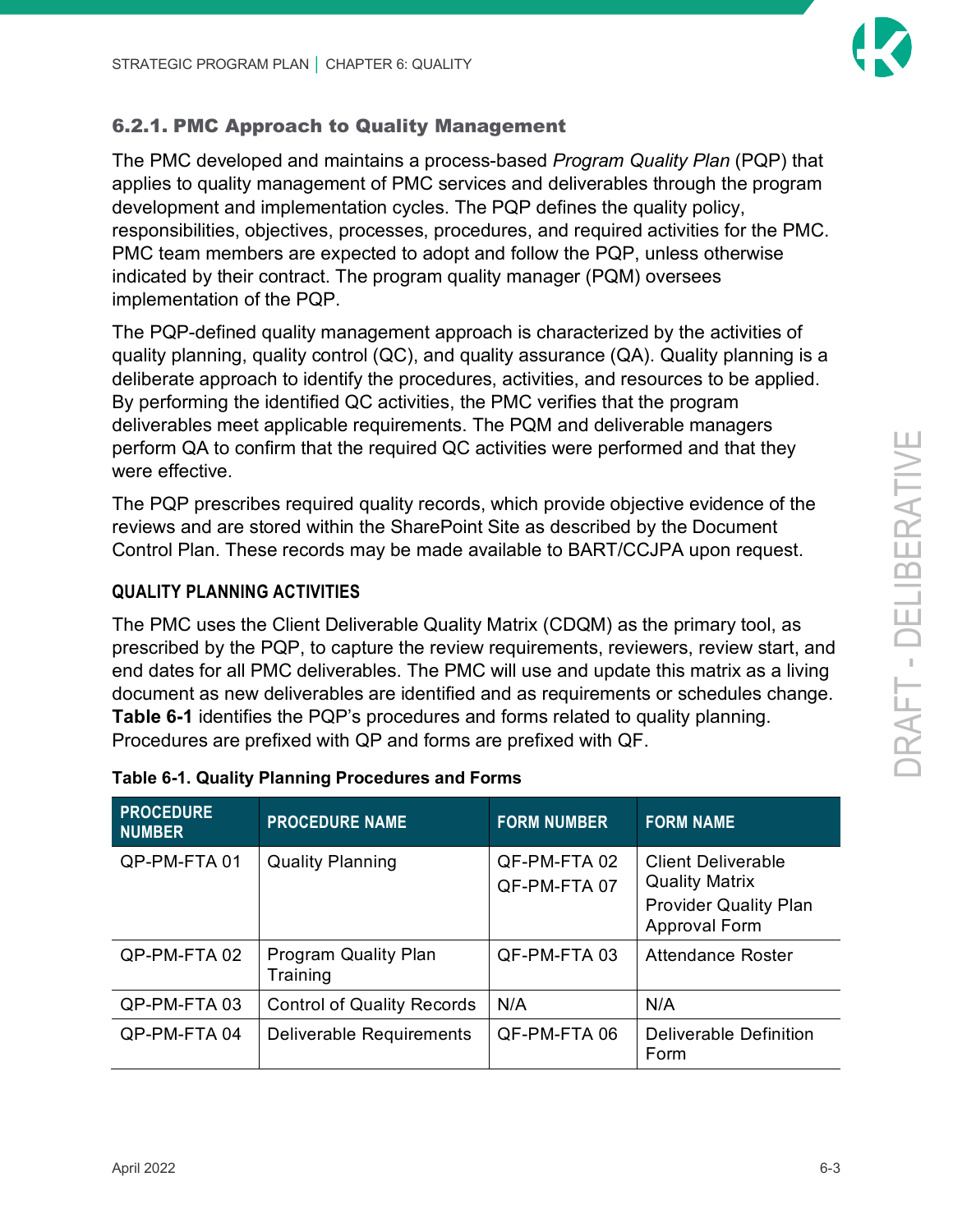

#### **QUALITY CONTROL ACTIVITIES**

The PMC reviews deliverables via a sequence of review procedures, each of which has a distinct focus or purpose. The detailed QC and deliverable manager review procedures apply to all deliverables, and the CDQM form indicates what other review procedures apply. Deliverables developed in close collaboration with BART/CCJPA may be exempt from the required reviews, depending on the nature of the deliverable. **[Figure 6-1](#page-11-0)** illustrates the process flow of the PQP, including the names and numbers of the QC procedures, and **[Table 6-2](#page-11-1)** lists the forms that may be used to support and document the reviews.

#### <span id="page-11-0"></span>**Figure 6-1. PQP Process Flow**



<span id="page-11-1"></span>*PM/CM = Program Management/Construction Management*

#### **Table 6-2. Quality Control Forms**

| I FORM NUMBER | <b>FORM NAME</b>            |
|---------------|-----------------------------|
| QF-PM-FTA 04  | Comment Resolution Form     |
| QF-PM-FTA 05  | <b>Quality Check Record</b> |

### **QUALITY ASSURANCE ACTIVITIES**

The PMC monitors quality records through quality audits and other QA activities and documents the corrective/preventive actions necessary to address any quality-related performance issues. Through these activities, the PMC also identifies opportunities for continuous im[provement. The PQP outlines](#page-12-1) these tasks and requires the use of the forms listed in